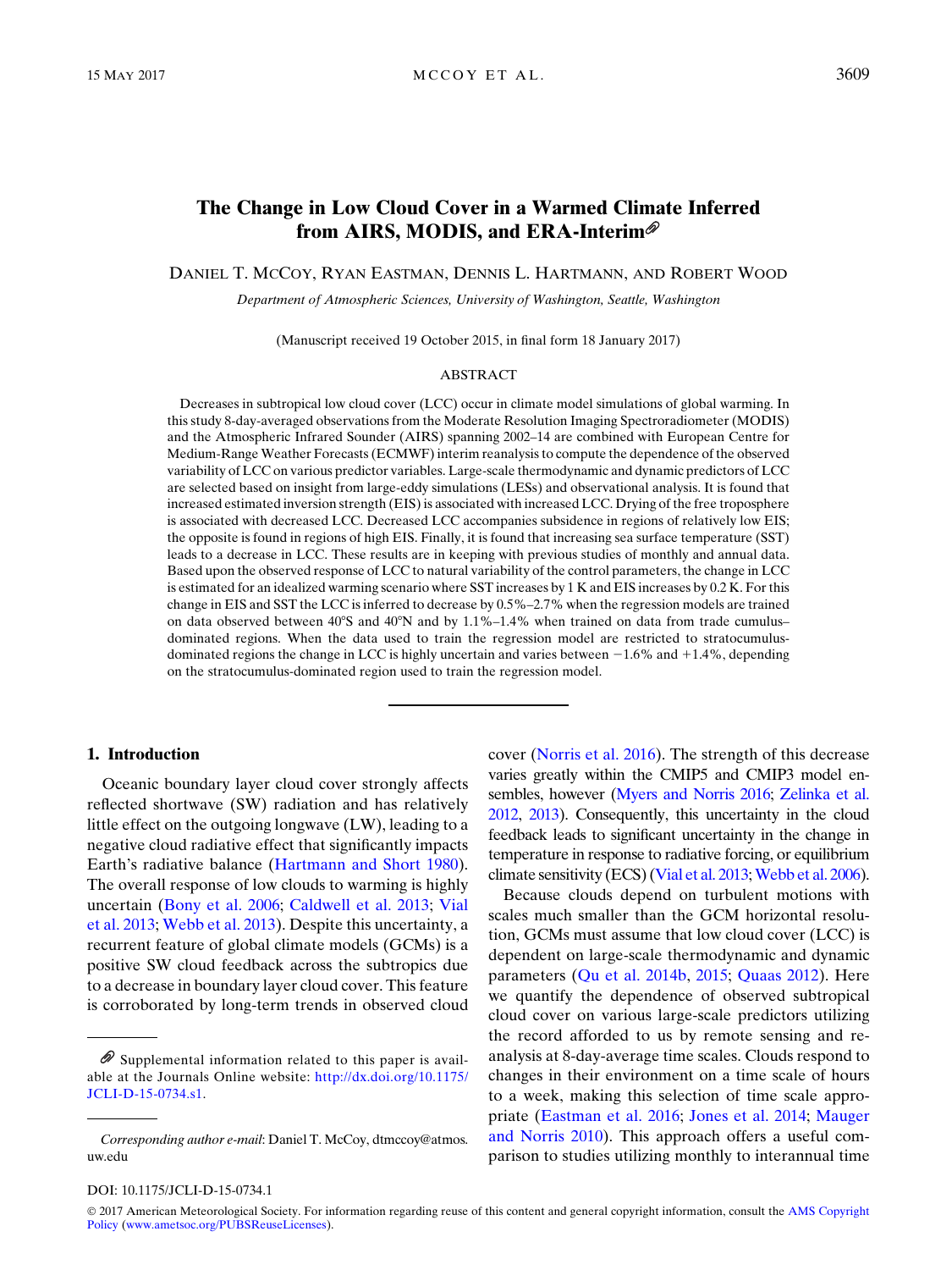scales to study the covariance of LCC and thermodynamic and dynamic predictor variables ([Myers and](#page-11-10) [Norris 2013](#page-11-10), [2015,](#page-11-11) [2016](#page-11-3); [Qu et al. 2015](#page-11-8); [Seethala et al.](#page-11-12) [2015\)](#page-11-12). Our study corroborates the results of these studies. It also provides a useful contrast to these studies because it examines low cloud cover, as opposed to cloud radiative effect ([Myers and Norris 2015,](#page-11-11) [2016](#page-11-3)), and examines shorter time scales than previous studies of cloud cover [\(Qu et al. 2015;](#page-11-8) [Seethala et al. 2015](#page-11-12)), allowing a much greater data volume to be examined. Our study verifies the results of these analyses using the observational record at the time scale for which clouds respond to their environment.

In this study, as in previous studies, the prospect of using observations to measure the relationship of cloud properties to their environment is constrained by structural uncertainty. If the time and space scales of the observations are too small, the relationships that govern the response of LCC to anthropogenically forced change may not emerge clearly because 1) it takes some time for clouds to respond to large-scale forcing, especially in the boundary layer [\(Eastman et al. 2016;](#page-10-3) [Jones et al. 2014;](#page-10-4) [Klein et al. 1995](#page-10-6); [Mauger and Norris 2010](#page-10-5)), and 2) clouds and boundary layer properties are advected through space by the large-scale horizontal flow. These problems can be partly alleviated by using a Lagrangian analysis that follows the air in the boundary layer, but this only reveals that the boundary layer clouds are in a constant state of adjustment to the changing large-scale conditions and adapting to them [\(Eastman and Wood 2016](#page-10-7)). Therefore, even Lagrangian experiments cannot reveal the ideal of an equilibrium cloud response to large-scale forcing.

In this paper we use simple simultaneous correlations between large-scale dynamic and thermodynamic predictors and LCC. It should be noted that the variability associated with temporal lags and horizontal advection is present in our data, but it is not addressed in the regression analysis. We take the view that disequilibrium between large-scale forcing and cloud properties is a feature of the mean state of the climate and so do not consider this a weakness of the analysis but an aspect of the climate. The hypothesis we are using is that a large enough sample of the relationships between large-scale forcing and clouds will capture the underlying physical relationships between large-scale forcing and boundary layer clouds that govern the observed climatology of LCC. We regress over a large volume of data, we divide the data into different subsets to test the robustness to sample, and we test how well the resulting statistical relationships can reproduce the observations.

A second structural uncertainty in the analysis presented in this paper arises in applying the relationships derived from current observations to the case of climate change. We will take the relationships we derive from current observations and apply them to the changes in large-scale control variables that global warming simulations produce to see if the relationships derived from the present predict the same cloud changes that climate models predict in response to warming. It is not an unreasonable conceit to think that the relationships between LCC and large-scale meteorological controls have value in predicting the change in LCC as the climate changes. In GCMs the twentiethcentury relationships between LCC and large-scale meteorological controls are able to predict the twentyfirst-century change in LCC [\(Qu et al. 2014b](#page-11-7), [2015\)](#page-11-8), and careful analysis of the satellite era shows that long-term observations of cloud cover beginning in the 1980s echo the most robust elements of the changes in cloud cover that GCMs predict ([Norris et al. 2016](#page-11-2)). Despite these pieces of evidence we cannot validate the satellite record against some other period of forced variability, and thus this constitutes a structural uncertainty in our analysis.

The organization of this paper is as follows: In [section](#page-1-0) [2a](#page-1-0) we discuss the observational and reanalysis datasets used to diagnose LCC dependence on predictor variables. In [section 2b](#page-2-0) we detail regression modeling of LCC in terms of predictor variables. In section  $2b(2)$  the regression models developed from subsets of the observational record are evaluated in their ability to reproduce the observational record in the  $40^{\circ}S-40^{\circ}N$ region as a whole. In [section 3a](#page-6-0) we will discuss robust elements of the dependence of LCC on thermodynamic and dynamic predictors that appear across subsets of the dataset. In [section 3b](#page-7-0) we estimate the change in LCC in a highly idealized warming scenario and compare this to the decrease in LCC inferred from other observational datasets and CMIP5 models.

## 2. Methods

## <span id="page-1-0"></span>a. Data

In this study we examine LCC averaged over 8-day periods during 2002–14. In this section we provide a general overview of the data we use to analyze the dependence of LCC on thermodynamic and dynamic predictor variables. The predictor variables considered are as follows: estimated inversion strength (EIS) ([Wood and Bretherton 2006\)](#page-11-13), wind speed at 10 m (U10m), pressure velocity at 550 hPa ( $\omega$ 550) as a measure of atmospheric subsidence, free-tropospheric RH (RHFT), and finally SST. These predictors are discussed in more detail in [section 2b.](#page-2-0) These predictor variables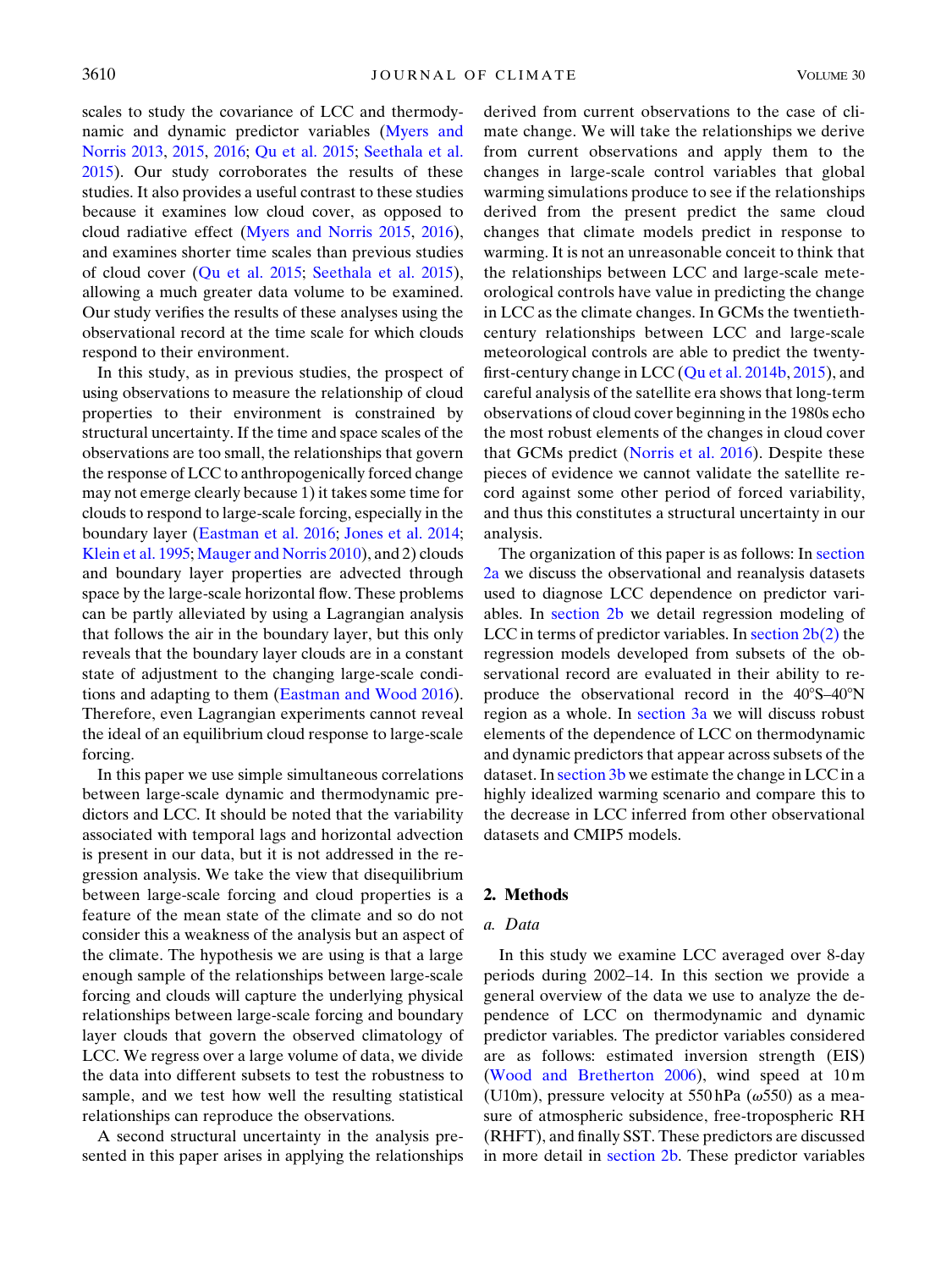TABLE 1. Summary of the remote sensing and reanalysis data used in this study.

<span id="page-2-1"></span>

|              | Data description                                                                                                                                                                                                                  |  |
|--------------|-----------------------------------------------------------------------------------------------------------------------------------------------------------------------------------------------------------------------------------|--|
| U10m         | ERA-Interim octet-averaged 10-m wind speed.                                                                                                                                                                                       |  |
| <b>SST</b>   | ERA-Interim octet-averaged SST.                                                                                                                                                                                                   |  |
| <b>RHFT</b>  | AIRS RH octet-averaged and averaged over the 450–650-hPa pressure levels.                                                                                                                                                         |  |
| EIS          | EIS calculated according to Wood and Bretherton (2006) using AIRS retrievals of thermodynamic properties. The<br>near-surface RH forecast in the AIRS data was used instead of a constant value as in Wood and Bretherton (2006). |  |
| $\omega$ 550 | Subsidence at 550-hPa octet-averaged from ERA-Interim.                                                                                                                                                                            |  |
| <b>LCC</b>   | MODIS collection six 8-day CTP histogram for solar zenith angle less than 32° is used to calculate low cloud cover<br>$(CTP > 680$ hPa) using random overlap.                                                                     |  |

are collocated with measurements of LCC. LCC retrieval is paired with relevant collocated thermodynamic and dynamic properties. The dataset is restricted to oceans in the latitude band  $40^{\circ}$ S- $40^{\circ}$ N. Further subsetting into regions is discussed in [section 2b.](#page-2-0) We will now discuss the satellite instruments and reanalysis used to create these two datasets. A summary of the data used in this study is provided in [Table 1.](#page-2-1)

### 1) MODIS

Moderate Resolution Imaging Spectroradiometer (MODIS) instruments ride on board both the Terra and Aqua platforms ([Oreopoulos 2005;](#page-11-14) [Platnick et al.](#page-11-15) [2003](#page-11-15)). We will use these instruments to study the dependence of cloud fraction on large-scale control variables.

Cloud cover is assumed to be randomly overlapped. Active remote sensing indicates that random overlap is a reasonable assumption outside of regions of deep convection and landmasses ([Li et al. 2015;](#page-10-8) [McCoy et al.](#page-10-9) [2014\)](#page-10-9). To calculate LCC we use the 8-day-averaged MODIS cloud-top pressure (CTP) histogram provided in the Aqua collection 6 dataset filtered for sensor zenith angles of less than  $32^{\circ}$ , which reduces bias in cloud fraction retrieval ([Maddux et al. 2010\)](#page-10-10). Low clouds are defined to have a  $CTP > 680$  hPa. The randomly overlapped low cloud fraction is calculated as

$$
LCC_{\text{RandomOverlap}} = CF_{\text{CTP} > 680 \text{hPa}} / (1 - CF_{\text{CTP} < 680 \text{hPa}}),
$$

where the cloud fraction (CF) with CTP less than 680 hPa is the sum of the cloud fraction in CTP bins less than 680 hPa, and CF with CTP greater than 680 is the sum of the cloud fraction in CTP bins greater than 680 hPa.

We will now discuss the thermodynamic and dynamic datasets collocated with the retrieved LCC.

## 2) AIRS

The Atmospheric Infrared Sounder (AIRS) rides on board the Aqua platform. It is a grating infrared spectrometer, which provides a vertical profile of

atmospheric thermodynamic properties [\(Aumann et al.](#page-10-11) [2003\)](#page-10-11). In this study we use the 8-day-averaged data from the AIRS collection 6 to describe free-tropospheric relative humidity. Geophysical retrievals are obtained after cloud clearing has identified cloud-free and broken cloud scenes [\(Susskind et al. 2003\)](#page-11-16). Error due to cloud contamination has been substantially reduced in collection 6 [\(Susskind et al. 2014](#page-11-17)) but may still represent a source of error. Soundings of temperature and pressure as well as the surface pressure and relative humidity forecasts included in the AIRS data are used to calculate EIS ([Wood and Bretherton 2006](#page-11-13)). The free troposphere is examined using 450–650-hPa pressure levels in the AIRS collection 6 dataset. Free-tropospheric RH is calculated as the mean RH in the 450- and 650-hPa levels.

### 3) ERA-INTERIM

In this study we use data from the European Centre for Medium-Range Weather Forecasts (ECMWF) interim reanalysis (ERA-Interim) [\(Dee et al. 2011\)](#page-10-12) to examine several thermodynamic and dynamic predictors. The four-times-daily output from ERA-Interim is interpolated to the local overpass time for the Aqua satellite. The U10m and  $\omega$ 550 are used in conjunction with LCC from MODIS because no equivalent dynamical retrieval product is available from AIRS.

#### <span id="page-2-0"></span>b. Regression analysis

The goal of our analysis is to create a multiple linear regression model of LCC as a function of a set of predictor variables, in keeping with previous studies [\(Myers](#page-11-11) [and Norris 2015;](#page-11-11) [Qu et al. 2015](#page-11-8)). As in previous studies, the relations derived from this regression model can then be used to understand how the evolution of various large-scale predictor variables in a warming climate should change LCC. This assumes that the current relationships between LCC and the various predictors hold in a warming climate.

As noted in previous studies, many of the predictor variables of LCC covary ([Myers and Norris 2015\)](#page-11-11). This is problematic in terms of creating a robust regression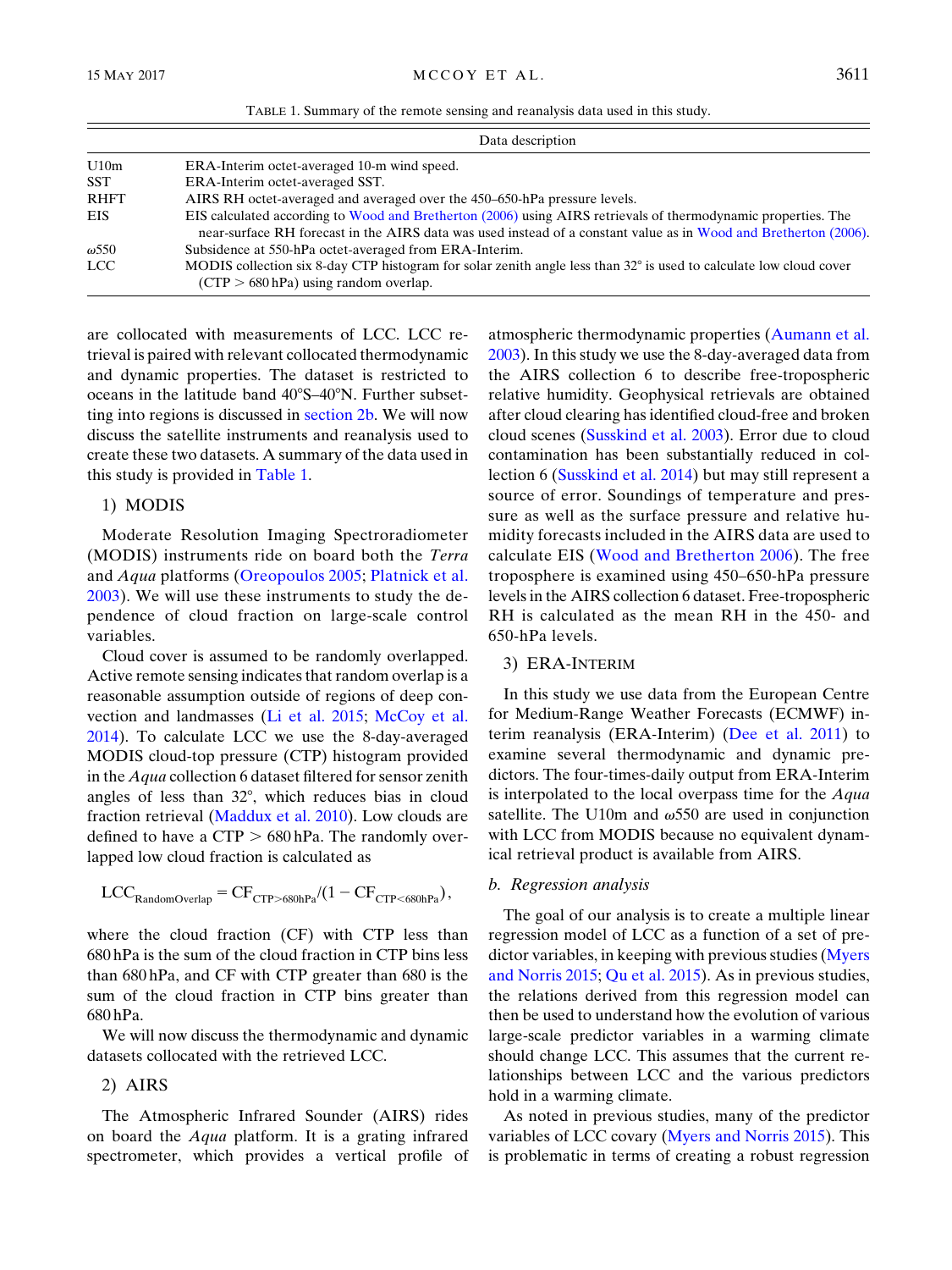model of LCC. Most notably, EIS and sea surface temperature (SST) are substantially negatively correlated ( $r < -0.6$ ) [\(Fig. 1\)](#page-3-0). Additionally, it is interesting to note that EIS's relation to SST is well fit by a hyperbolic tangent, and this nonlinearity may further complicate disentangling these predictors. Overall, the covariability of EIS and SST is especially problematic because both increase in a warmed climate but have conflicting effects on LCC ([Qu et al. 2014a](#page-11-18)[,b,](#page-11-7) [2015;](#page-11-8) [Webb et al. 2013](#page-11-1)). This makes the change in LCC in a warming climate strongly sensitive to the relative strength of the relationship between these predictors and the LCC. To help alleviate the problem of colinearity, the multiple regression model is created using partial least squares [\(de Jong 1993](#page-10-13); [Wold et al. 1984,](#page-11-19) [2001](#page-11-20)). The regression models were trained using data at  $1^{\circ} \times 1^{\circ}$  spatial and 8-day temporal resolution. Each regression model of LCC was trained using EIS, SST, U10m, RHFT, and pressure velocity (subsidence) as predictor variables.

To examine the robustness of the regression models created in this study we subset our dataset into regions. We first examine the  $40^{\circ}S-40^{\circ}N$  region to see how LCC depends on predictor variables without subsetting the data to capture a particular dynamical regime. This region is split into  $20^{\circ}$ -latitude bands to examine robustness. The data in each 20°-latitude band are used to create a regression model. The spread in the coefficients in regression models is used to evaluate robustness of our results.

In addition to the  $40^{\circ}S - 40^{\circ}N$  region split into  $20^{\circ}$ -latitude bands, we considered several subregions associated with specific dynamical regimes. The behavior of stratocumulus (Sc) clouds [\(Klein and Hartmann 1993](#page-10-14)) is examined by creating subsets of the dataset containing the five subtropical low cloud regions as identified in [Qu et al. \(2015\)](#page-11-8). These regions are dominated by large stratocumulus decks that transition to trade cumulus (TrCu). This subset of the data will be referred to as TrCu-Sc. A regression model is trained in each of the stratocumulus-dominated regions yielding a total of five regression models of LCC. Trade cumulus cloud behavior is examined by creating subsets of the dataset containing five large subtropical trade cumulus–dominated regions. This subset of the data will be referred to as TrCu. Training regression models of LCC on the data from each of these regions yields an additional five regression models. In total there are 14 regression models of LCC as predicted by U10m, EIS, SST, RHFT, and pressure velocity (subsidence). The TrCu and TrCu-Sc regions are shown in [Fig. 2.](#page-4-0) All subsets of the data used to create regression models are listed in [Table 2.](#page-4-1)

<span id="page-3-0"></span>

FIG. 1. EIS as a function of SST over the  $40^{\circ}S-40^{\circ}N$  region. Binned values of EIS are shown as gray dots. Various fits to the data are shown in the legend with the correlation between the observed EIS and the predicted EIS based on the fit. The number of data points used to calculate the correlation is also noted.

### 1) CHOICE OF PREDICTOR VARIABLES

LCC exhibits considerable spatial variability across the subtropical oceans [\(Fig. 2\)](#page-4-0). Although macrophysical and microphysical factors determine the coverage of low cloud [\(Albrecht 1989](#page-10-15); [Nakajima et al. 2001](#page-11-21)), in this study we consider only the relationship of low cloud to largescale thermodynamic and dynamic variables. This is problematic because correlation is not causation and cloud coverage and boundary layer properties affect each other. This issue is common to observational studies of the dependence of low cloud on atmospheric predictors ([Eastman and Wood 2016](#page-10-7); [Klein and](#page-10-14) [Hartmann 1993;](#page-10-14) [Qu et al. 2015;](#page-11-8) [Yue et al. 2013\)](#page-11-22), and we acknowledge this issue. We provide the following arguments to support the view that the large-scale properties we have chosen have value as control variables. First, we refer to modeling analysis in support of mechanistic linkages between LCC and each predictor variable. Second, while clouds determine the boundary layer properties to some degree, we ameliorate this problem by selecting predictors of boundary layer properties that are somewhat more external to the boundary layer and are not as directly impacted by the cloud cover. That is to say, this work considers SST and wind speed, as opposed to air temperature and relative humidity within the boundary layer, although it might be argued that the latter variables more directly influence cloud cover. This being said, we cannot completely discount the possibility that relations between large-scale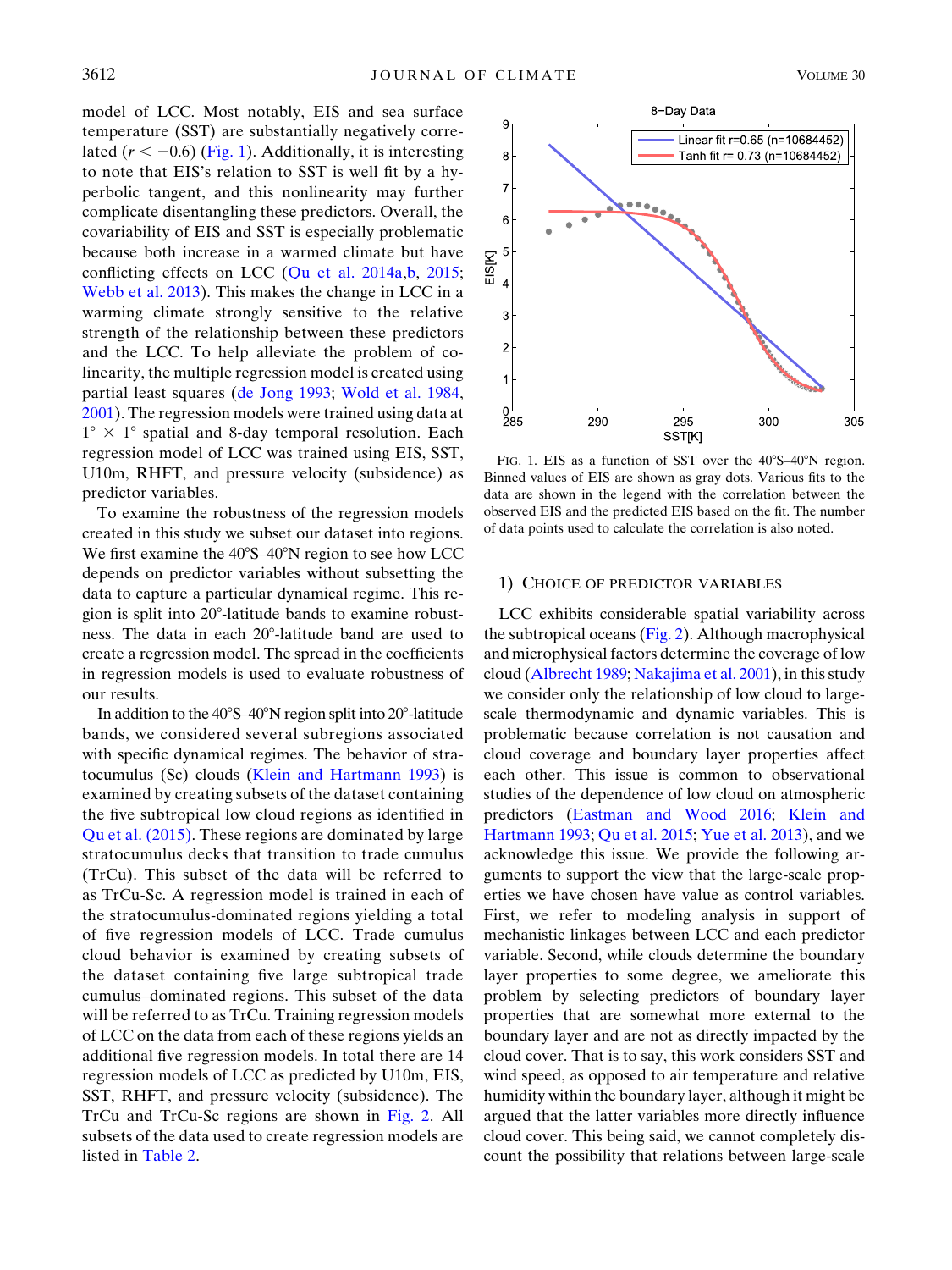<span id="page-4-0"></span>

FIG. 2. The climatological LCC from MODIS from 8-day-averaged data. The regression model is trained using data from each of the 20°-latitude bands between 40°S and 40°N (orange symbols), each of the stratocumulusdominated regions that capture the TrCu-Sc transition [\(Qu et al. 2015](#page-11-8)) (shown in green), and each of the subtropical TrCu regimes (shown in blue). These regions are listed in [Table 2](#page-4-1). The colored symbols next to each region correspond to the symbol used in the remaining figures to denote that region.

predictors and LCC are correlative rather than causative. We will now discuss the predictor variables that we consider in this study and their anticipated effect on LCC.

Stronger inversions capping the planetary boundary layer (PBL) trap moisture more effectively, enhancing cloud fraction ([Klein and Hartmann 1993](#page-10-14); [Wood and](#page-11-13) [Bretherton 2006\)](#page-11-13) and increasing its persistence ([Eastman and Wood 2016\)](#page-10-7). The importance of lowertropospheric stability (LTS) and subsequently EIS has been thoroughly established through numerous observational analyses ([Klein and Hartmann 1993;](#page-10-14) [Koshiro and Shiotani 2014](#page-10-16); [Myers and Norris 2013,](#page-11-10) [2015;](#page-11-11) [Wood and Bretherton 2006](#page-11-13)). AIRS data describing atmospheric temperature, pressure, and near-surface RH and temperature are used to calculate EIS as detailed in [Wood and Bretherton](#page-11-13) [\(2006\)](#page-11-13), except that we use the observed near-surface RH, as opposed to a constant value used in [Wood and](#page-11-13) [Bretherton \(2006\)](#page-11-13). A positive correlation between EIS and LCC is expected based on previous observational studies.

Modeling and observational studies indicate that as the subtropical free troposphere dries, in a relative sense, entrainment of warmer and drier air from the subtropical free troposphere leads to a thinning of low cloud by increasing the lifting condensation level more than the cloud-top height ([Bretherton et al. 2013](#page-10-17); [Wood](#page-11-23) [2007,](#page-11-23) [2012](#page-11-24)), although thickening may occur for deep boundary layers and a free-tropospheric RH above 40% [\(Randall 1984\)](#page-11-25). Coupling between free-tropospheric humidity and cloudiness is supported by large-eddy simulation (LES) and mixed-layer model (MLM) simulations [\(Bretherton et al. 2013](#page-10-17); [de Roode et al. 2014;](#page-10-18) [van der Dussen et al. 2015](#page-11-26)).

LES studies indicate that decreasing subsidence allows cloud to thicken, although this seems to be regime and model dependent ([Blossey et al. 2013;](#page-10-19) [Bretherton](#page-10-17) [et al. 2013\)](#page-10-17). Observations indicate that EIS and

subsidence are often correlated, but multiple linear regression and compositing show that EIS and subsidence have independent effects on LCC and that subsidence tends to reduce LCC at constant EIS [\(Myers and](#page-11-10) [Norris 2013\)](#page-11-10).

Because boundary layer relative humidity stays almost constant in a warming climate [\(Held and Soden](#page-10-20) [2000\)](#page-10-20), early GCMs assumed clouds did not change as the climate warmed, and several years passed before cloud feedbacks became part of the scientific literature ([Schneider 1972\)](#page-11-27). Observational analysis of SST and stratiform cloud-cover anomalies show a robust negative relationship in the midlatitudes and eastern oceans ([Clement et al. 2009](#page-10-21); [Eastman et al. 2011](#page-10-22); [Klein et al.](#page-10-6) [1995;](#page-10-6) [Kubar et al. 2012;](#page-10-23) [Norris and Leovy 1994](#page-11-28)). Singlecolumn and LES modeling robustly reduces cloudiness with warming in a constant relative humidity setting ([Bretherton and Blossey 2014;](#page-10-24) [Bretherton et al. 2013;](#page-10-17) [Brient and Bony 2013;](#page-10-25) [Rieck et al. 2012](#page-11-29)). Cloud thinning through increased surface temperature is examined by using SST as a predictor.

<span id="page-4-1"></span>TABLE 2. Latitude and longitude ranges of the regional subsets analyzed in this study. These regions are shown in [Fig. 2.](#page-4-0)

| Region                         | Lat range                    | Lon range                      |
|--------------------------------|------------------------------|--------------------------------|
| $40^{\circ}$ S $-40^{\circ}$ N | $40^\circ - 20^\circ S$      | All longitudes                 |
|                                | $20^{\circ}$ S $-0^{\circ}$  | All longitudes                 |
|                                | $0^{\circ}$ -20 $^{\circ}$ N | All longitudes                 |
|                                | $20^{\circ} - 40^{\circ}$ N  | All longitudes                 |
| $TrCu-Sc$ (Qu et al. 2015)     | $10^{\circ}-30^{\circ}$ S    | $110^{\circ} - 70^{\circ}$ W   |
|                                | $10^{\circ} - 30^{\circ}$ S  | $25^{\circ}$ W $-15^{\circ}$ E |
|                                | $20^{\circ} - 40^{\circ}$ S  | $75^{\circ} - 115^{\circ}$ E   |
|                                | $15^{\circ} - 35^{\circ}$ N  | $155^{\circ} - 115^{\circ}$ W  |
|                                | $10^{\circ}-30^{\circ}$ N    | $55^\circ - 15^\circ W$        |
| TrCu                           | $10^{\circ} - 25^{\circ}$ S  | $180^{\circ} - 120^{\circ}$ W  |
|                                | $10^{\circ} - 25^{\circ}$ S  | $40^{\circ} - 90^{\circ}$ E    |
|                                | $10^{\circ} - 25^{\circ}$ S  | $40^{\circ}-10^{\circ}$ W      |
|                                | $10^{\circ} - 25^{\circ}$ N  | $120^{\circ}E - 130^{\circ}W$  |
|                                | $10^{\circ} - 25^{\circ}$ N  | $80^\circ - 40^\circ W$        |
|                                |                              |                                |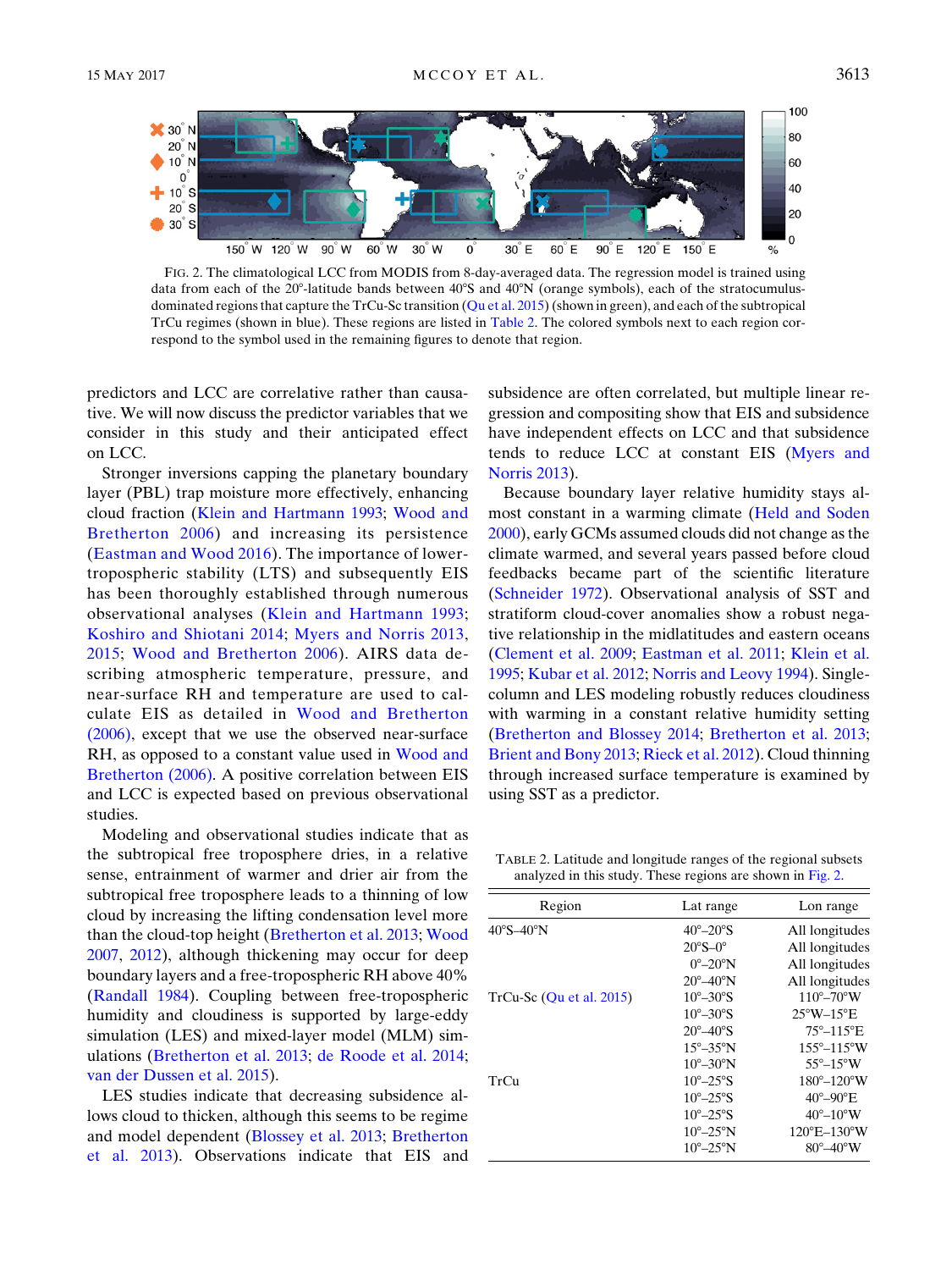<span id="page-5-1"></span>

FIG. 3. (left) Evaluation of the ability of the regression models trained in each subregion to reproduce the observed LCC over  $40^{\circ}S-40^{\circ}N$  at  $1^{\circ} \times 1^{\circ}$  spatial resolution and 8-day temporal resolution and (right) when the observational record of LCC is averaged to create a 12-month climatology at  $1^{\circ} \times 1^{\circ}$  spatial resolution. The regression models being evaluated are differ-entiated by region and subregion (see [Fig. 2](#page-4-0)). The region used to train the regression model noted on the x axis. Regression coefficients, RMSE, and mean-bias for the regression models trained in each of the subregions are shown as dots. Scatter along the  $x$  axis has been added for visual clarity. The units of RMSE and mean bias are in units of percent cloud cover.

## <span id="page-5-0"></span>2) ABILITY OF THE REGRESSION MODELS TO REPRODUCE OBSERVED LCC

We evaluate the ability of the 14 regression models trained in different data subsets (one from each subregion listed in [Table 2\)](#page-4-1) to reproduce the observed temporal and spatial pattern of LCC. The historical LCC is calculated using each subregion's regression model and the observed predictor variables over the  $2002-14$  period and in the  $40^{\circ}S-40^{\circ}N$  region. The following evaluations of the regression models from each subregion are performed: 1) How well can the regression model reproduce the historical record? 2) How well can the regression model reproduce the observed climatology? The first question is answered by evaluating the regression model trained in each subset of the data against the 40°S–40°N data at  $1^{\circ} \times 1^{\circ}$  spatial resolution and 8-day temporal resolution for the years 2002– 14. The second question is answered by averaging the dataset to create a climatology of 12 months at  $1^{\circ} \times 1^{\circ}$ spatial resolution and then evaluating the regression model. Regression model performance was evaluated using RMSE, correlation, and the mean bias between observed and predicted LCC.

The correlation coefficient, root-mean-square error (RMSE), and mean bias between the observed and predicted LCC are shown in [Fig. 3](#page-5-1). The ranges of the correlation coefficient, RMSE, and mean bias in [Fig. 3](#page-5-1) show how much each quantity changes between the different regression models. For example, the range for the TrCu-Sc regime is given by comparing the five regression models (one for each subregion). The LCC calculated from MODIS data and random overlap is not likely to be robust in the regions of deep convection. Therefore, regions where the climatological pressure velocity at 550 hPa is closer to zero than  $-0.005 \text{ Pa s}^{-1}$  are excluded from the calculation of the correlation coefficient to prevent the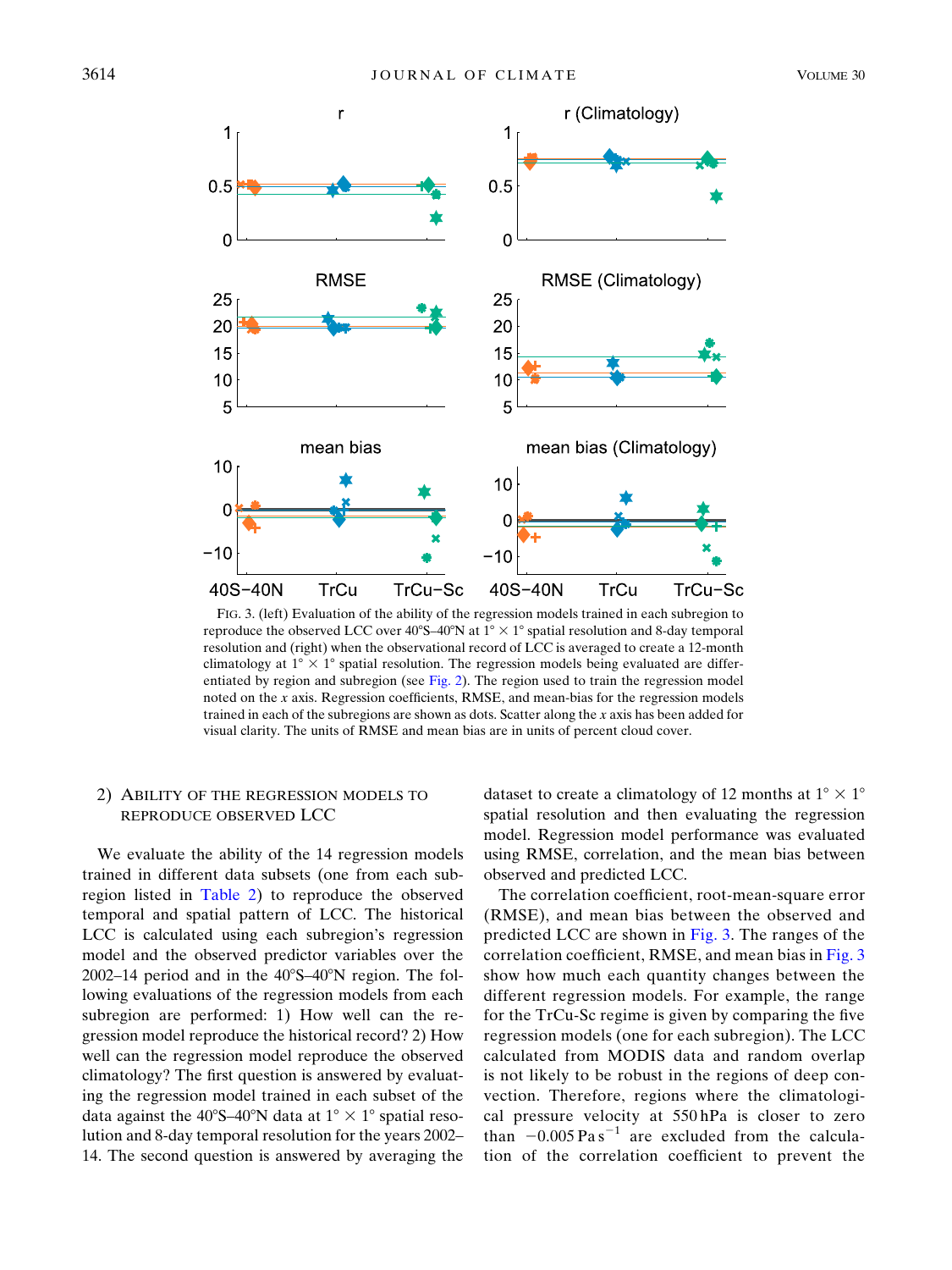<span id="page-6-1"></span>

FIG. 4. The coefficients relating LCC to each predictor from the regression models trained in the various study regions. Estimates of coefficient values from the different subregions are shown as in [Fig.](#page-4-0) [2.](#page-4-0) Horizontal scatter has been added for visual clarity. The region that the regression model was trained in is noted on the x axis. The sensitivity of LCC to EIS and SST calculated in [Qu et al. \(2015\)](#page-11-8) and [Seethala et al. \(2015\)](#page-11-12) from interannual and monthly anomalies, respectively, are shown also. The LCC dataset and time range used in each study is noted in the legend.

regions of deep convection from spuriously biasing the results.

The regression models predict the observed record of LCC at 8-day temporal resolution with a correlation of greater than 0.4 and an RMSE of 20% (where % is units of LCC). When the regression models are evaluated based on their ability to predict the observed climatology of LCC, the correlation between predicted and observed LCC exceeds 0.6 and RMSE is below 15% (in units of LCC) [\(Fig. 3\)](#page-5-1). Mean bias is less than 10% (in units of LCC). Overall, the regression models are able to reproduce some fraction of the variability in octetaveraged LCC and a fairly substantial portion of the climatological LCC.

## 3. Results

#### <span id="page-6-0"></span>a. Coefficients relating predictors to LCC

We now consider the differences between the regression models created using data from different subregions. The range of the coefficients given by the different regression models relating LCC to each predictor variable is shown in [Fig. 4](#page-6-1). The coefficient relating EIS and SST to LCC estimated by previous studies is shown for comparison. These studies are [Seethala et al. \(2015\)](#page-11-12) and [Qu et al. \(2015\)](#page-11-8). [Qu](#page-11-8) [et al. \(2015\)](#page-11-8) used interannual anomalies in ISCCP, PATMOS-x, MISR, and MODIS data regionally averaged over five Sc-dominated regimes to create a regression model of LCC on EIS and SST. [Seethala et al. \(2015\)](#page-11-12) used monthly anomalies in ISCCP and PATMOS-x data at  $2.5^{\circ} \times 2.5^{\circ}$  spatial resolution from Sc-dominated regions to create a regression model on SST, SST advection, and EIS.

The coefficients relating U10m and RHFT to LCC are fairly similar across regions. The sign of these coefficients in the regression analysis are in agreement with our a priori expectations. LCC increases with increasing surface wind speed in all regions and datasets. This is consistent with increased fluxes of water into the boundary layer [\(Bretherton et al. 2013\)](#page-10-17). Increasing RH in the free troposphere increases LCC everywhere, in keeping with expectations ([Fig. 4](#page-6-1)). Increasing subsidence has uncertain effects on LCC and leads to a decrease in LCC only in the 408S–408N and trade cumulus regions. In the TrCu-Sc regions the dependence on subsidence is positive. This is likely due to the dependence of LCC on subsidence changing sign between low- and high-EIS regimes as shown by [Myers and Norris \(2013\),](#page-11-10) although it is in-teresting to note that this is the opposite sign found by [Qu](#page-11-8) [et al. \(2015\)](#page-11-8) in their analysis of GCM LCC.

The coefficient relating EIS to LCC is positive in every region except the Canarian stratocumulus-dominated region and the North Atlantic trade cumulus [\(Fig. 4](#page-6-1)).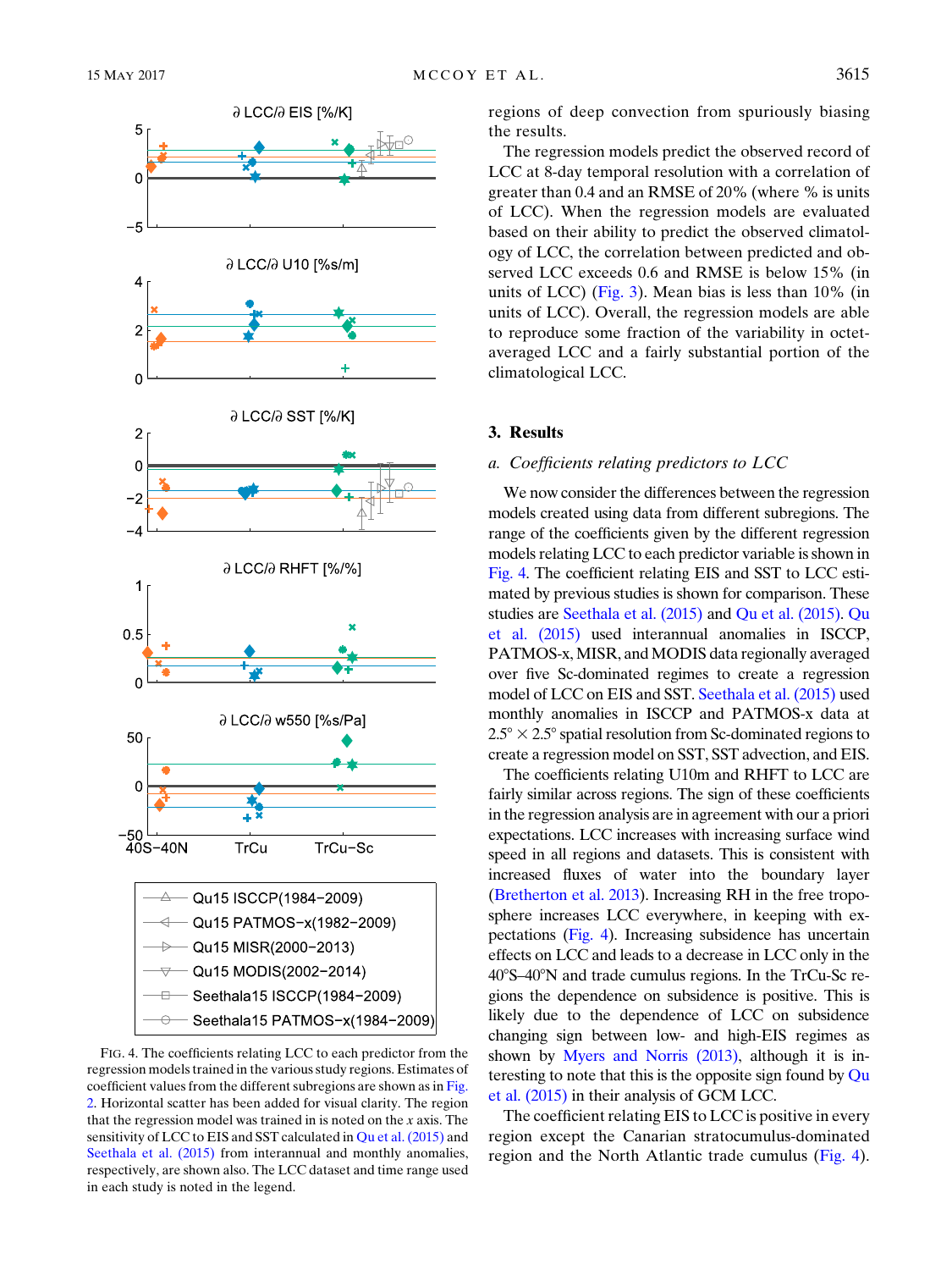This may reflect the scant cloud cover in these regions relative to the other regions considered in this study rather than some underlying physical difference ([Fig. 2](#page-4-0)). Analysis of the dependence of ship-observed seasonal LCC on EIS, not considering variability in SST, yields values of 6% ([Wood and Bretherton 2006\)](#page-11-13) and 5.3% K<sup>-1</sup> [\(Koshiro and Shiotani 2014](#page-10-16)) in the regions identified in [Klein and Hartmann \(1993\)](#page-10-14) and 4.7%  $K^{-1}$ over the global ocean ([Koshiro and Shiotani 2014](#page-10-16)). These values are larger than the coefficient values relating EIS and LCC yielded by our analysis ([Fig. 4](#page-6-1)). Overall, the coefficient relating EIS to LCC produced from the 8-day MODIS data is within the uncertainty of the coefficient calculated from other remote sensing studies [\(Qu et al. 2015](#page-11-8); [Seethala et al. 2015](#page-11-12)). We have extended this comparison to longer-time-scale studies by repeating our analysis averaging the data to annualmean values, as opposed to 8-day means. This analysis is shown in Fig. S1 of the supplemental material. It was found that the same analysis performed on annual-mean data became somewhat uncertain. EIS sensitivity increased in the regression models trained using data from the TrCu and global region, while it became highly uncertain in the regression models trained in the TrCu-Sc regions. SST sensitivity decreased somewhat and became more uncertain across the TrCu-Sc regions. However, this appears to be very sensitive to whether the annual-mean values or the anomalies in the annualmean relative to the long-term mean (as used in previous studies of LCC on longer time scales; [Myers and Norris](#page-11-11) [2015;](#page-11-11) [Qu et al. 2015](#page-11-8)) were used to train the regression models. We repeated our analysis using anomalies in the annual-mean relative to the long-term mean at every latitude and longitude and found that the coefficients relating SST and EIS to LCC actually became more consistent across regions and were consistent with regression models trained on 8-day averages. This indicates that, consistent with previous studies, these effects are relatively time-scale invariant [\(Myers and Norris](#page-11-3) [2016;](#page-11-3) [Qu et al. 2015](#page-11-8)). However, we did find that the coefficients relating wind speed, subsidence, and RHFT to LCC became more varied depending on the subregion used to train the regression model. Overall, our particular dataset agrees with previous studies of LCC dependence on EIS and SST at longer time scales.

The dependences of LCC on SST in the regression models in the various subsets of the data (TrCu, etc.) are always negative or are indistinguishable from zero. The coefficient is only positive in some of the models trained in the TrCu-Sc regions. The regression models trained in the TrCu-Sc regions produce a wide range of possible coefficient values depending on region where the regression model is trained. Ultimately, only two of the TrCu-Sc regions show a positive LCC–SST coefficient. The remaining data subsets show a robustly negative LCC–SST coefficient.

A negative dependence of LCC on SST is consistent with numerous LES studies and observational studies ([Bretherton and Blossey 2014](#page-10-24); [Clement et al. 2009;](#page-10-21) [Myers and Norris 2015](#page-11-11), [2016;](#page-11-3) [Qu et al. 2015](#page-11-8); [Seethala](#page-11-12) [et al. 2015\)](#page-11-12). The dependence of LCC on SST agrees qualitatively with previous satellite-based studies at longer temporal scales over the stratocumulus regimes ([Qu et al. 2015](#page-11-8); [Seethala et al. 2015\)](#page-11-12).

## <span id="page-7-0"></span>b. Estimated changes in LCC for a 1-K increase in SST

The coefficients derived from the different regional subsets are in general agreement with our expectations based on LES simulation and other observational studies. Because EIS and SST both increase with warming ([Qu et al. 2014a;](#page-11-18) [Webb et al. 2013](#page-11-1)), the change in LCC is sensitive to the relative strength of the dependence of LCC on these predictors. Significant spatial structure exists in the EIS response to warming  $(Qu et al. 2014a)$  $(Qu et al. 2014a)$  $(Qu et al. 2014a)$ , but for the purpose of this simplified calculation we assume EIS increases by 0.2 K per 1-K SST increase ([Webb](#page-11-1) [et al. 2013](#page-11-1)). This greatly simplifies the projected global warming response but is useful in terms of evaluating how consistent a picture of change in LCC is given by the regression models trained in this study as compared to previous studies. The change in LCC is calculated as  $\Delta LCC = 0.2 K(\partial LCC/\partial EIS) + 1 K(\partial LCC/\partial SST)$ . The coefficients relating EIS and SST to LCC from each of the 14 regression models trained in this study are then used to predict the change in LCC.

It is debatable whether linearity can be assumed in a warming climate. This appears to be a good assumption in GCMs. Linear regression models of LCC created from the current climate in GCMs can generally explain their change in LCC in a warming climate ([Myers and Norris](#page-11-3) [2016](#page-11-3); [Qu et al. 2014b,](#page-11-7) [2015\)](#page-11-8). We cannot validate whether the change in observed LCC in a warming climate is relatively linear, and we must content ourselves with noting that a GCM's LCC appears to have a relatively linear response to warming-induced EIS and SST ([Myers and](#page-11-3) [Norris 2016](#page-11-3); [Qu et al. 2014b,](#page-11-7) [2015\)](#page-11-8). We find that when annual-mean anomalies in LCC and predictors were used to train the regression model for the data used in this study (see Fig. S1) the predicted change in LCC for a 1-K warming and 0.2-K increase in EIS were similar to the results utilizing regression models trained on 8-day means (Fig. S2 in the supplemental material).

The regression models created in our study show a robust dependence on subsidence, RHFT, and U10m. While robust, the strength of these dependencies is not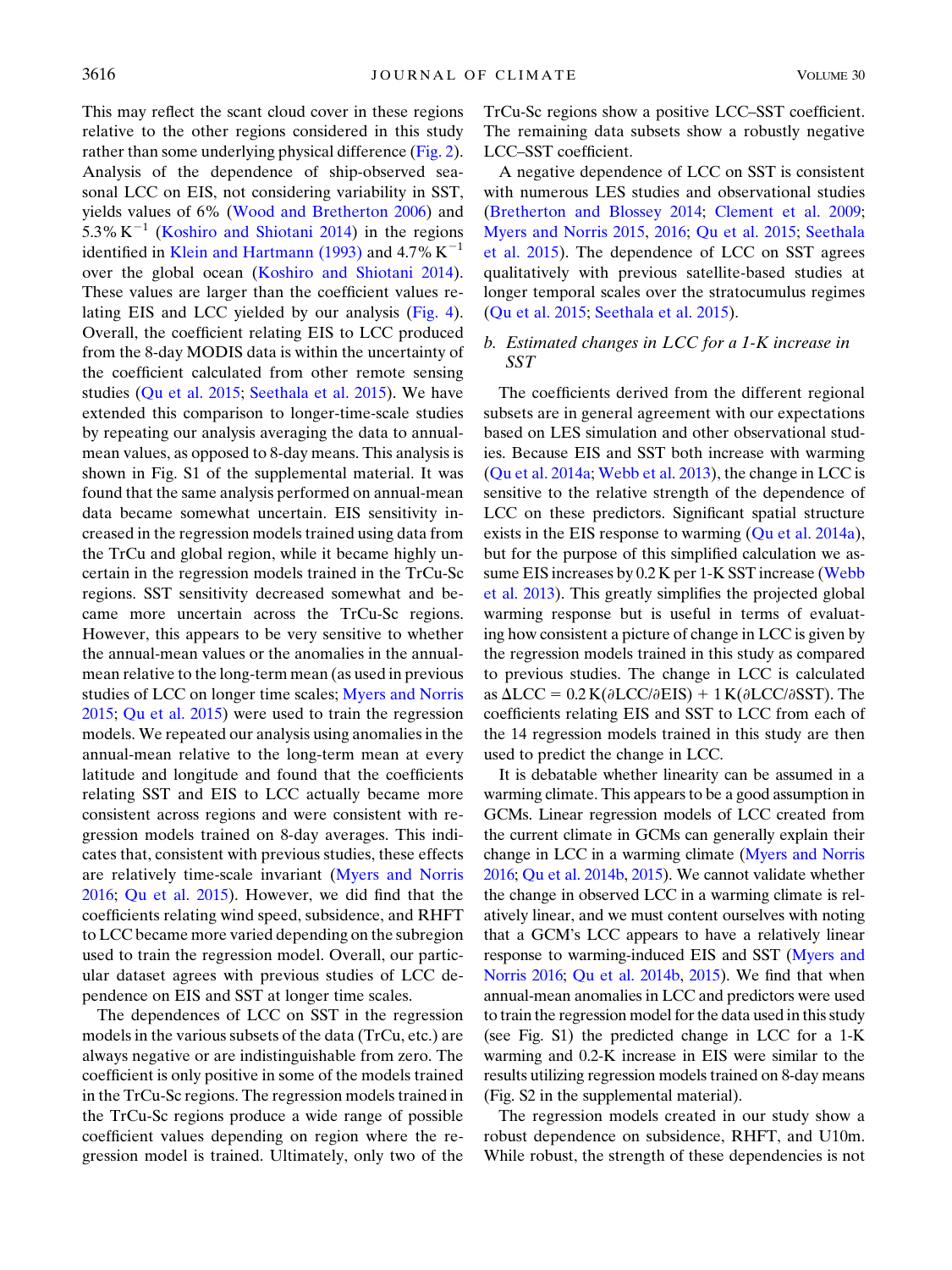strong enough to substantially affect the change in LCC given the expected change in these predictors across the subtropics. Subtropical free-tropospheric RH is likely to decrease in a warming climate and subsidence should weaken ([Bretherton et al. 2013](#page-10-17)). For an idealized warming scenario subsidence decreases by approximately 2%  $K^{-1}$  ([Bretherton et al. 2013](#page-10-17)) ( $\sim$ 0.1 hPa day<sup>-1</sup> relative to estimates of climatological subsidence from ERA-Interim), wind speed should decrease by 0.6%  $\pm$  $0.61\% K^{-1}$  [\(Bretherton et al. 2013](#page-10-17); [Lu and Cai 2009\)](#page-10-26), and free-tropospheric RH decreases by approximately  $0.6\%$  K<sup>-1</sup> [\(Bretherton et al. 2013](#page-10-17); [Richter and Xie 2008](#page-11-30)) (note that percent is an absolute change in RH, not a percentage change). The coefficients relating LCC to these predictors in the regression models do not appear to be large enough to cause the expected changes in these quantities with warming to contribute very strongly to changes in LCC, compared to the expected LCC responses from changes in EIS or SST [\(Fig. 4](#page-6-1)). A 0.6% decrease in RHFT coupled with the coefficients in [Fig. 4](#page-6-1) implies a decrease in LCC of  $0.14\% \pm 0.08\%$  (in units of LCC and not differentiating by region where the regression model was trained). A decrease of 0.6% relative to the 10-m wind speed from ERA-Interim would translate into a decrease of approximately  $0.04 \text{ m s}^{-1}$ . The mean change in LCC calculated from this decrease in wind speed and the regression models shown in [Fig. 4](#page-6-1) would be  $0.08\% \pm 0.03\%$ . Changes in subsidence on the order of  $0.1$  hPa day<sup>-1</sup> do not significantly affect LCC  $(|\Delta LCC| < 0.01\%$ ). The fairly weak contribution of subsidence, wind speed, and RHFT in a warming climate to changing LCC is consistent with the analysis of cloud-controlling factors in CMIP5 models [\(Qu et al.](#page-11-8) [2015;](#page-11-8) [Zhou et al. 2015\)](#page-11-31) and of observed anomalies in SW CRE [\(Myers and Norris 2015](#page-11-11), [2016](#page-11-3)).

In agreement with previous studies, we find that EIS and SST changes are responsible for the majority of the change in LCC with warming [\(Myers and Norris 2015,](#page-11-11) [2016;](#page-11-3) [Qu et al. 2015](#page-11-8); [Seethala et al. 2015;](#page-11-12) [Zhou et al.](#page-11-31) [2015\)](#page-11-31). However, it is worth noting that other factors not considered in this analysis may influence LCC changes in a warming world. Increasing greenhouse gases increase atmospheric emissivity and decrease LCC through suppression of cloud-top radiative cooling [\(Bretherton et al. 2013\)](#page-10-17). We do not account for this effect, and thus our decrease in LCC is weaker than the decrease in LCC that would occur in a world warmed by greenhouse gases. The decrease in LCC with warming estimated here is discussed in the context of an idealized change over the subtropics as a whole. It is important to note that regional changes in subsidence, wind speed, and free-tropospheric RH may strongly affect changes in LCC in a warming world.

Based on the internal consistency of our analysis and the consistency of our results with previous studies ([Myers and Norris 2015](#page-11-11), [2016;](#page-11-3) [Qu et al. 2015;](#page-11-8) [Seethala](#page-11-12) [et al. 2015\)](#page-11-12) we present a calculation of the change in LCC in a highly idealized warming scenario [\(Fig. 5](#page-9-0)). As discussed above, the change in LCC is calculated using the regression models created in each region and assuming SST increases by 1 K and EIS increases by 0.2 K ([Webb et al. 2006](#page-11-6)). This estimate is compared to the decrease in LCC calculated using the EIS and SST dependencies calculated by [Qu et al. \(2015\)](#page-11-8) and [Seethala](#page-11-12) [et al. \(2015\)](#page-11-12) coupled with a 1-K SST increase and 0.2-K EIS increase.

The change in LCC predicted by the regression models trained on the 8-day MODIS data is within the range consistent with the regression models created in studies on longer-time-scale data  $(Fig. 5)$  $(Fig. 5)$ . The regression models trained using data from the entirety of the  $40^{\circ}$ S- $40^{\circ}$ N region show a robust decrease in LCC of around 0.5%–2.7%. The regression models trained on the trade cumulus–dominated regions are more consistent and predict a decrease of 1%–1.4%. The regression models trained on the stratocumulus-dominated regimes predict a change in LCC from  $+1.4\%$  to  $-1.6\%$ , depending on which stratocumulus-dominated region is used to train the model. The change in LCC predicted by regression models created by [Seethala et al. \(2015\)](#page-11-12) and [Qu et al. \(2015\)](#page-11-8) ranges in mean value from  $-0.34\%$ to  $-2.73\%$ . [Qu et al. \(2015\)](#page-11-8) used bootstrapping to calculate uncertainty on the coefficients in their regression model. In our study the uncertainty in the coefficients relating EIS and SST to LCC as calculated by [Qu et al.](#page-11-8) [\(2015\)](#page-11-8) are used to calculate the uncertainty in the change in LCC as  $\sigma_{\Delta LCC} = [(0.2\sigma_{\partial LCC/\partial EIS})^2 + (\sigma_{\partial LCC/\partial EIS})^2]^{1/2}.$ 

The change in LCC inferred by examining 8-dayaveraged LCC over the trade cumulus regions is robustly negative and highly consistent across regression models trained in each subregion (see [Table 2\)](#page-4-1). It is unclear how to interpret the large range in  $\Delta LCC$  predicted by regression models trained in the TrCu-Sc regions. It is possible that this uncertainty represents the narrow range of SST values in these regions in the training datasets. The poor consensus as to the dependence of LCC on SST diagnosed by the regression model in the stratocumulus-dominated regions does not appear to translate to the dependence in the regression models trained on both stratocumulus and trade cumulusdominated regions. This seems to be supportive of this effect at least being partially due to relatively low variance in SST in the TrCu-Sc regions. With the exception of a few subsets of data in the TrCu-Sc regions, our analysis supports a decrease in LCC across the subtropics with warming.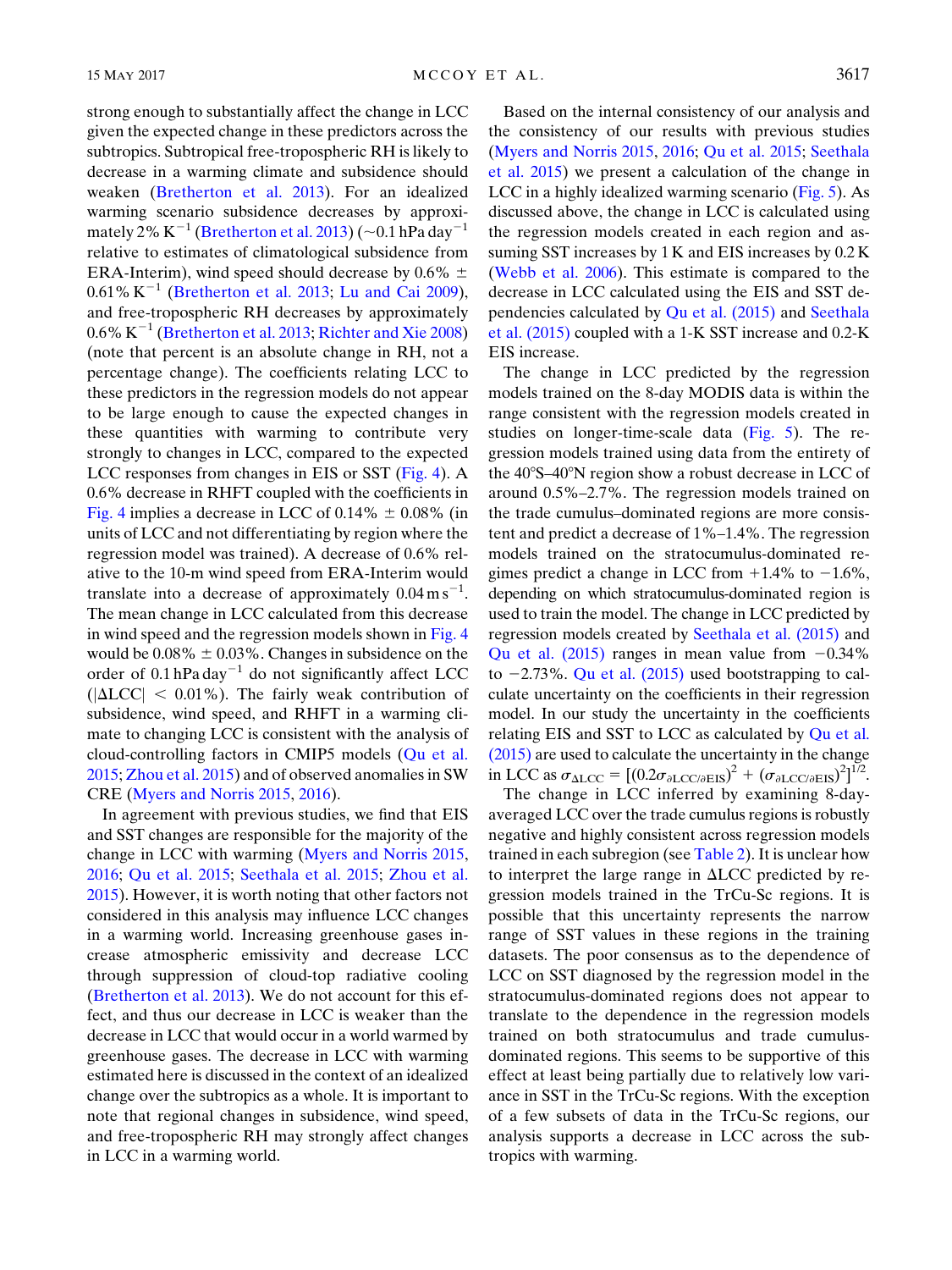<span id="page-9-0"></span>

FIG. 5. The change in LCC inferred from a uniform increase in SST of 1 K accompanied by an increase in EIS of 0.2 K. The coefficients from the regression models shown in [Fig. 4](#page-6-1) are used to calculate the change in LCC. The region that the regression model was trained in is noted on the x axis. The LCC change calculated using the coefficients of [Qu et al. \(2015\)](#page-11-8) and [Seethala et al. \(2015\)](#page-11-12) for EIS  $+ 0.2 K$  and SST  $+ 1 K$  are also shown. The symbols used for each region correspond to the key in [Fig. 2.](#page-4-0)

#### 4. Conclusions

In this study we utilize the 8-day-averaged observations available from the satellite era to study how low cloud cover (LCC) responds to variability in dynamics and thermodynamics. The dataset is subdivided into regions associated with trade cumulus and stratocumulus [\(Fig. 2](#page-4-0) and [Table 2\)](#page-4-1). The sensitivity of LCC to thermodynamic and dynamic predictors is evaluated in each subregion using partial least squares linear regression on a set of five predictor variables ([Fig. 4](#page-6-1) and [Table 1](#page-2-1)). Several robust elements of the LCC response to various predictors emerge across these subsets of observational data. LCC increases with increasing estimated inversion strength (EIS), wind speed, and free-tropospheric RH. Subsidence appears to increase and decrease LCC, depending on regime. Increasing SST decreases LCC, although this dependence is much more uncertain in stratocumulusdominated regions and two of the stratocumulusdominated regions show SST increasing LCC. Overall, the dependence of LCC on the predictor variables shown in this study largely confirm a priori expectations from large-eddy simulations and previous observational studies utilizing different datasets and longer time scales ([Blossey et al. 2013;](#page-10-19) [Bretherton and Blossey 2014;](#page-10-24) [Bretherton et al. 2013;](#page-10-17) [Myers and Norris 2013,](#page-11-10) [2015](#page-11-11); [Qu](#page-11-8) [et al. 2015](#page-11-8); [Seethala et al. 2015](#page-11-12)).

In a warming world both EIS and SST increase [\(Qu](#page-11-18) [et al. 2014a](#page-11-18)). Whether LCC increases or decreases with warming depends on the relative contributions of these terms. We estimate the LCC change consistent with a 1-K surface warming and a 0.2-K increase in EIS based on the regression models trained in this study. Overall, the inferred  $\Delta$ LCC from the regression models trained in the stratocumulus-dominated regions is very uncertain and LCC was inferred to change between  $+1.4\%$  and  $-1.6\%$ . This uncertainty may be partially due to the high degree of correlation between SST and EIS [\(Fig. 1\)](#page-3-0) and the relatively narrow range of SSTs available to train the regression model in each of the stratocumulus-dominated regions. While our analysis of the stratocumulusdominated regions is inconclusive as to whether LCC would increase or decrease with warming, training the regression model on 20°-latitude-band subsets of the data containing both the stratocumulus-dominated and TrCudominated regions indicates a robust decrease in LCC with warming. The regression models trained in these regions show that increasing SST always decreases LCC and indicate a warming-induced decrease in LCC of 0.5%–2.7%. If the regression model is restricted to TrCudominated regions, a decrease of 1%–1.4% is predicted. If the regression models created by [Seethala et al. \(2015\)](#page-11-12) and [Qu et al. \(2015\)](#page-11-8) are used to infer the change in LCC using the method in this study, they predict a decrease of 0.3%–2.7%, depending on the observational dataset used. This result is consistent with the decrease predicted by this study. Overall, the range of changes in LCC per unit of surface warming indicated by observed relationships in this study and past studies is substantially smaller than the range inferred from the sensitivity of GCM LCC to EIS and SST deduced by [Qu et al. \(2015\)](#page-11-8). If the sensitivity of LCC to EIS and SST in the GCMs examined by [Qu et al. \(2015\)](#page-11-8) are used to calculate the change in LCC resulting from a 1-K increase in SST and a 0.2-K increase in EIS the change is between  $-2.7\%$  and  $+1.7\%$ .

In summary, examination of the variability of 8-day means in trade cumulus regions robustly predicts that LCC should decrease by 1%–1.4% for an idealized 1-K warming, while data from stratocumulus-dominated regions do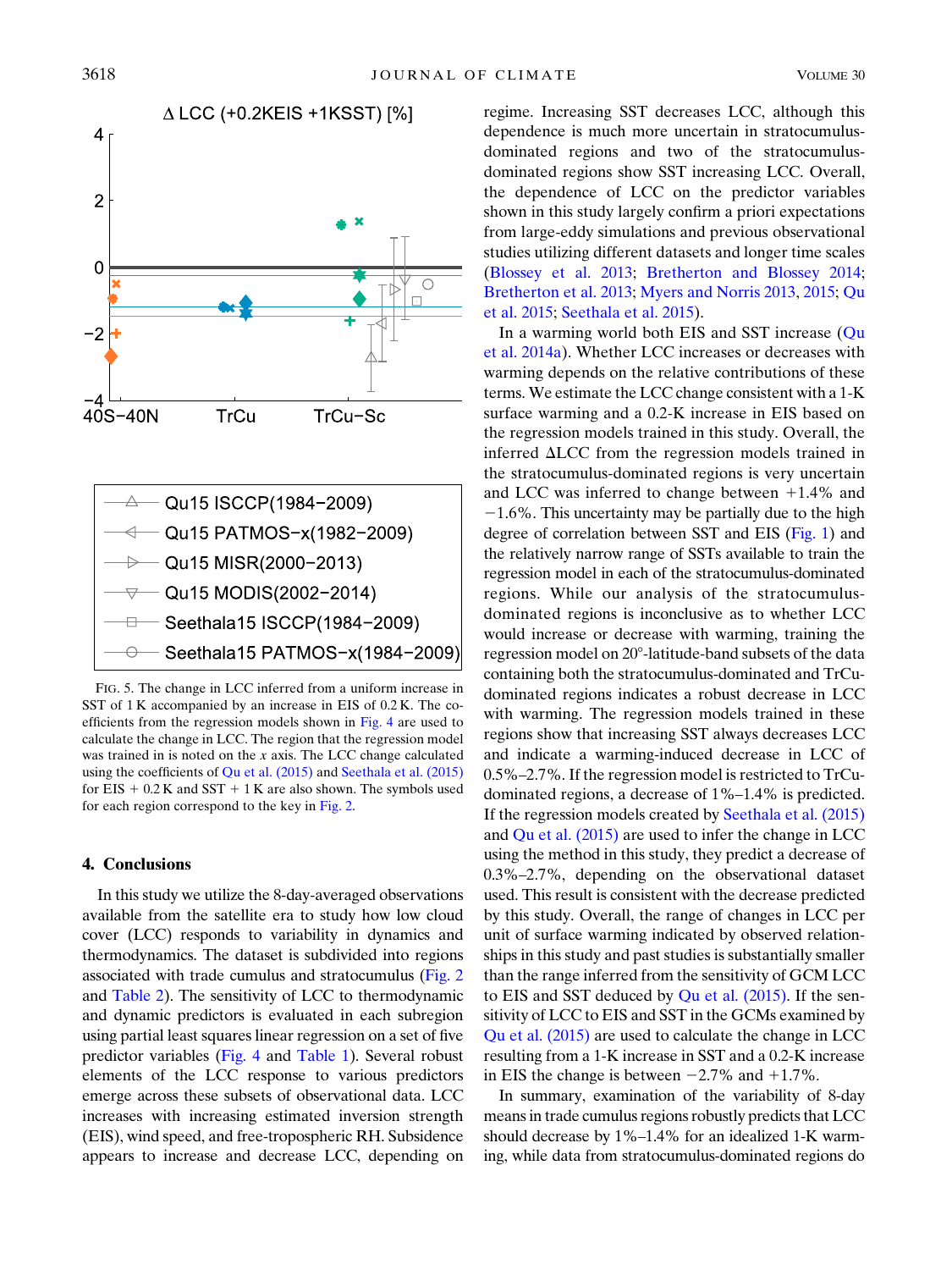not indicate a robust response of LCC to warming. The robust decrease in LCC inferred for TrCu-dominated regions, in combination with the robust decrease in LCC inferred by studies utilizing longer-time-scale observations over the stratocumulus-dominated regions ([Qu et al. 2015;](#page-11-8) [Seethala et al. 2015](#page-11-12)), suggests that GCMs that increase LCC with warming are not consistent with the observed variability of LCC in the current climate.

Acknowledgments. The authors thank Peter Blossey, Christopher Bretherton, and Xin Qu for their guidance. The authors also wish to thank Xin Qu for graciously providing data from [Qu et al. \(2015\)](#page-11-8). Finally, the authors wish to thank Steve Klein for editing this article and three anonymous reviewers for their help and advice. D.T.M. and D.L.H. were supported under NASA Grant NNX14AG26G. R.E. and R.W. were supported under NASA Grant NNXBAQ35G.

#### REFERENCES

- <span id="page-10-15"></span>Albrecht, B. A., 1989: Aerosols, cloud microphysics, and fractional cloudiness. Science, 245, 1227–1230, doi[:10.1126/](http://dx.doi.org/10.1126/science.245.4923.1227) [science.245.4923.1227](http://dx.doi.org/10.1126/science.245.4923.1227).
- <span id="page-10-11"></span>Aumann, H. H., and Coauthors, 2003: AIRS/AMSU/HSB on the Aqua mission: Design, science objectives, data products, and processing systems. IEEE Trans. Geosci. Remote Sens., 41, 253–264, doi:[10.1109/TGRS.2002.808356](http://dx.doi.org/10.1109/TGRS.2002.808356).
- <span id="page-10-19"></span>Blossey, P. N., and Coauthors, 2013: Marine low cloud sensitivity to an idealized climate change: The CGILS LES intercomparison. J. Adv. Model. Earth Syst., 5, 234–258, doi:[10.1002/jame.20025.](http://dx.doi.org/10.1002/jame.20025)
- <span id="page-10-1"></span>Bony, S., and Coauthors, 2006: How well do we understand and evaluate climate change feedback processes? J. Climate, 19, 3445–3482, doi:[10.1175/JCLI3819.1](http://dx.doi.org/10.1175/JCLI3819.1).
- <span id="page-10-24"></span>Bretherton, C. S., and P. N. Blossey, 2014: Low cloud reduction in a greenhouse-warmed climate: Results from Lagrangian LES of a subtropical marine cloudiness transition. J. Adv. Model. Earth Syst., 6, 91–114, doi[:10.1002/2013MS000250](http://dx.doi.org/10.1002/2013MS000250).
- <span id="page-10-17"></span>——, ——, and C. R. Jones, 2013: Mechanisms of marine low cloud sensitivity to idealized climate perturbations: A single-LES exploration extending the CGILS cases. J. Adv. Model. Earth Syst., 5, 316–337, doi:[10.1002/jame.20019.](http://dx.doi.org/10.1002/jame.20019)
- <span id="page-10-25"></span>Brient, F., and S. Bony, 2013: Interpretation of the positive low-cloud feedback predicted by a climate model under global warming. Climate Dyn., 40, 2415–2431, doi[:10.1007/s00382-011-1279-7.](http://dx.doi.org/10.1007/s00382-011-1279-7)
- <span id="page-10-2"></span>Caldwell, P. M., Y. Y. Zhang, and S. A. Klein, 2013: CMIP3 subtropical stratocumulus cloud feedback interpreted through a mixed-layer model. J. Climate, 26, 1607–1625, doi:[10.1175/](http://dx.doi.org/10.1175/JCLI-D-12-00188.1) [JCLI-D-12-00188.1.](http://dx.doi.org/10.1175/JCLI-D-12-00188.1)
- <span id="page-10-21"></span>Clement, A. C., R. Burgman, and J. R. Norris, 2009: Observational and model evidence for positive low-level cloud feedback. Science, 325, 460-464, doi[:10.1126/science.1171255.](http://dx.doi.org/10.1126/science.1171255)
- <span id="page-10-12"></span>Dee, D. P., and Coauthors, 2011: The ERA-Interim reanalysis: Configuration and performance of the data assimilation system. Quart. J. Roy. Meteor. Soc., 137, 553–597, doi:[10.1002/](http://dx.doi.org/10.1002/qj.828) [qj.828](http://dx.doi.org/10.1002/qj.828).
- <span id="page-10-13"></span>de Jong, S., 1993: SIMPLS: An alternative approach to partial least squares regression. Chemom. Intell. Lab. Syst., 18, 251–263, doi:[10.1016/0169-7439\(93\)85002-X](http://dx.doi.org/10.1016/0169-7439(93)85002-X).
- <span id="page-10-18"></span>de Roode, S. R., A. P. Siebesma, S. dal Gesso, H. J. J. Jonker, J. Schalkwijk, and J. Sival, 2014: A mixed-layer model study of the stratocumulus response to changes in large-scale conditions. J. Adv. Model. Earth Syst., 6, 1256–1270, doi[:10.1002/](http://dx.doi.org/10.1002/2014MS000347) [2014MS000347.](http://dx.doi.org/10.1002/2014MS000347)
- <span id="page-10-7"></span>Eastman, R., and R. Wood, 2016: Factors controlling low-cloud evolution over the eastern subtropical oceans: A Lagrangian perspective using the A-Train satellites. J. Atmos. Sci., 73, 331–351, doi:[10.1175/JAS-D-15-0193.1.](http://dx.doi.org/10.1175/JAS-D-15-0193.1)
- <span id="page-10-22"></span>——, S. G. Warren, and C. J. Hahn, 2011: Variations in cloud cover and cloud types over the ocean from surface observations, 1954–2008. J. Climate, 24, 5914–5934, doi[:10.1175/](http://dx.doi.org/10.1175/2011JCLI3972.1) [2011JCLI3972.1](http://dx.doi.org/10.1175/2011JCLI3972.1).
- <span id="page-10-3"></span>——, R. Wood, and C. S. Bretherton, 2016: Time scales of clouds and cloud-controlling variables in subtropical stratocumulus from a Lagrangian perspective. J. Atmos. Sci., 73, 3079–3091, doi:[10.1175/JAS-D-16-0050.1.](http://dx.doi.org/10.1175/JAS-D-16-0050.1)
- <span id="page-10-0"></span>Hartmann, D. L., and D. A. Short, 1980: On the use of Earth radiation budget statistics for studies of clouds and climate. J. Atmos. Sci., 37, 1233-1250, doi:[10.1175/1520-0469\(1980\)037](http://dx.doi.org/10.1175/1520-0469(1980)037<1233:OTUOER>2.0.CO;2)<1233: [OTUOER](http://dx.doi.org/10.1175/1520-0469(1980)037<1233:OTUOER>2.0.CO;2)>2.0.CO;2.
- <span id="page-10-20"></span>Held, I. M., and B. J. Soden, 2000: Water vapor feedback and global warming. Annu. Rev. Energy Environ., 25, 441–475, doi[:10.1146/](http://dx.doi.org/10.1146/annurev.energy.25.1.441) [annurev.energy.25.1.441](http://dx.doi.org/10.1146/annurev.energy.25.1.441).
- <span id="page-10-4"></span>Jones, C. R., C. S. Bretherton, and P. N. Blossey, 2014: Fast stratocumulus time scale in mixed layer model and large eddy simulation. J. Adv. Model. Earth Syst., 6, 206–222, doi[:10.1002/](http://dx.doi.org/10.1002/2013MS000289) [2013MS000289.](http://dx.doi.org/10.1002/2013MS000289)
- <span id="page-10-14"></span>Klein, S. A., and D. L. Hartmann, 1993: The seasonal cycle of low stratiform clouds. J. Climate, 6, 1587–1606, doi[:10.1175/](http://dx.doi.org/10.1175/1520-0442(1993)006<1587:TSCOLS>2.0.CO;2) [1520-0442\(1993\)006](http://dx.doi.org/10.1175/1520-0442(1993)006<1587:TSCOLS>2.0.CO;2)<1587:TSCOLS>2.0.CO;2.
- <span id="page-10-6"></span>-, and J. R. Norris, 1995: On the relationships among low-cloud structure, sea surface temperature, and atmospheric circulation in the summertime northeast Pacific. J. Climate, 8, 1140-1155, doi[:10.1175/1520-0442\(1995\)008](http://dx.doi.org/10.1175/1520-0442(1995)008<1140:OTRALC>2.0.CO;2)<1140: [OTRALC](http://dx.doi.org/10.1175/1520-0442(1995)008<1140:OTRALC>2.0.CO;2)>2.0.CO;2.
- <span id="page-10-16"></span>Koshiro, T., and M. Shiotani, 2014: Relationship between low stratiform cloud amount and estimated inversion strength in the lower troposphere over the global ocean in terms of cloud types. J. Meteor. Soc. Japan, 92, 107–120, doi[:10.2151/jmsj.2014-107](http://dx.doi.org/10.2151/jmsj.2014-107).
- <span id="page-10-23"></span>Kubar, T. L., D. E. Waliser, J. L. Li, and X. Jiang, 2012: On the annual cycle, variability, and correlations of oceanic lowtopped clouds with large-scale circulation using Aqua MODIS and ERA-Interim. J. Climate, 25, 6152–6174, doi:[10.1175/JCLI-D-11-00478.1.](http://dx.doi.org/10.1175/JCLI-D-11-00478.1)
- <span id="page-10-8"></span>Li, J., J. Huang, K. Stamnes, T. Wang, Q. Lv, and H. Jin, 2015: A global survey of cloud overlap based on CALIPSO and CloudSat measurements. Atmos. Chem. Phys., 15, 519–536, doi:[10.5194/acp-15-519-2015.](http://dx.doi.org/10.5194/acp-15-519-2015)
- <span id="page-10-26"></span>Lu, J., and M. Cai, 2009: Stabilization of the atmospheric boundary layer and the muted global hydrological cycle response to global warming. J. Hydrometeor., 10, 347-352, doi[:10.1175/](http://dx.doi.org/10.1175/2008JHM1058.1) [2008JHM1058.1](http://dx.doi.org/10.1175/2008JHM1058.1).
- <span id="page-10-10"></span>Maddux, B. C., S. A. Ackerman, and S. Platnick, 2010: Viewing geometry dependencies in MODIS cloud products. J. Atmos. Oceanic Technol., 27, 1519–1528, doi[:10.1175/2010JTECHA1432.1.](http://dx.doi.org/10.1175/2010JTECHA1432.1)
- <span id="page-10-5"></span>Mauger, G. S., and J. R. Norris, 2010: Assessing the impact of meteorological history on subtropical cloud fraction. J. Climate, 23, 2926–2940, doi:[10.1175/2010JCLI3272.1](http://dx.doi.org/10.1175/2010JCLI3272.1).
- <span id="page-10-9"></span>McCoy, D. T., D. L. Hartmann, and D. P. Grosvenor, 2014: Observed Southern Ocean cloud properties and shortwave reflection. Part I: Calculation of SW flux from observed cloud properties. J. Climate, 27, 8836–8857, doi[:10.1175/JCLI-D-14-00287.1](http://dx.doi.org/10.1175/JCLI-D-14-00287.1).